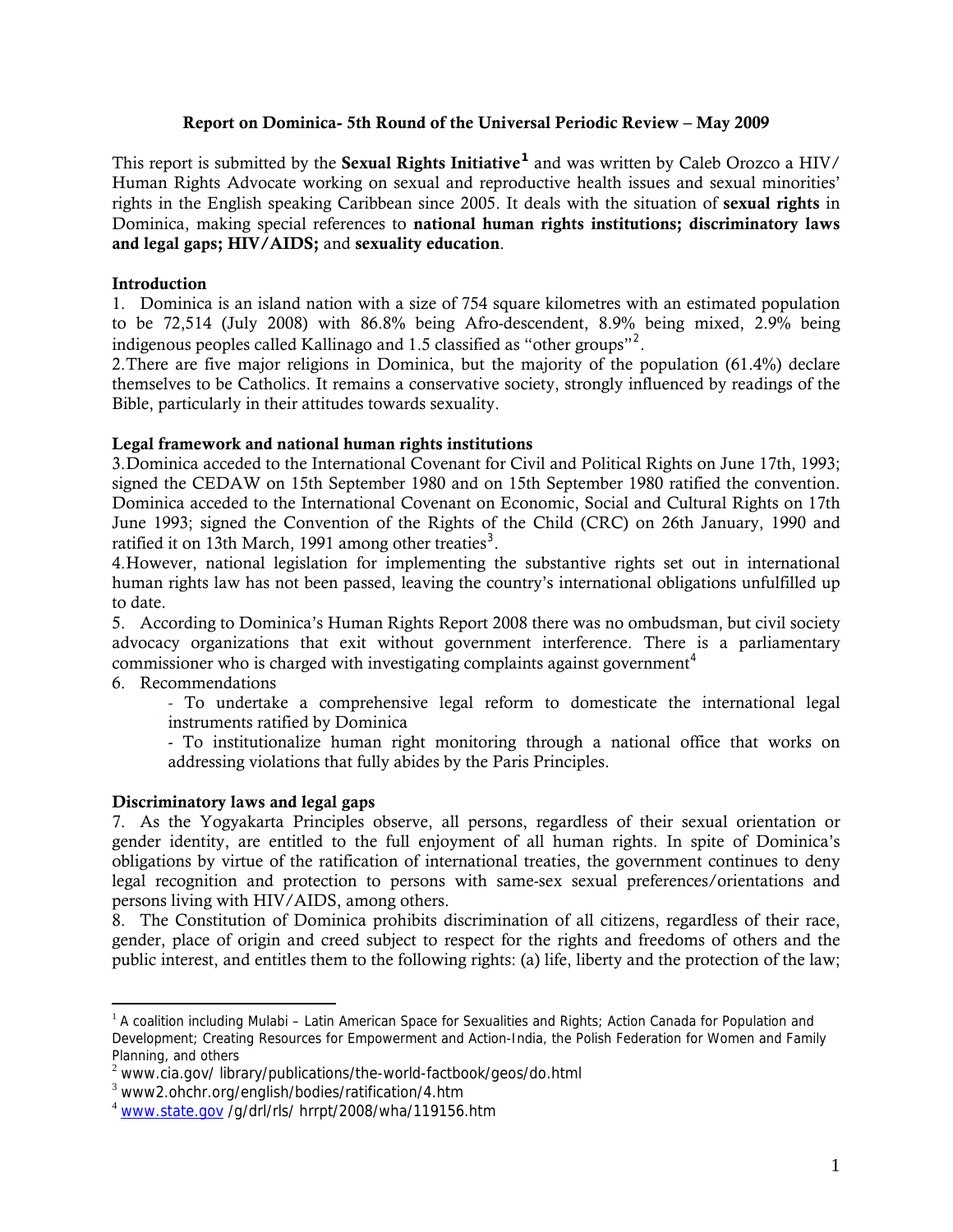(b) freedom of conscience, of expression, of movement and of assembly and association; (c) protection against arbitrary search or entry and inhumane treatment.

9. However, there are several dispositions and legal gaps that do not reflect the application of equal treatment to all Dominicans by action or by omission:

- The Sexual offences Act of 1998 (Act.15, 16) penalizes a person engaged in same sex activity with 10 years imprisonment. Article 14 states, "Any person who commits an act of gross indecency with another person is guilty and is liable on conviction to imprisonment for five years." Article 15 points to buggery (for both men and women) and penalizes it with up to ten years of imprisonment, offering the Court the alternative to commit the offender to a Psychological Hospital instead of imprisonment. Finally, Article 16 penalizes attempted buggery with up to four years of imprisonment.
- There are no laws that prohibit discrimination in employment, housing, education, or health care against a person on the basis of her/his sexual orientation, gender identity or against persons living with  $HIV/ALDS<sup>5</sup>$  $HIV/ALDS<sup>5</sup>$  $HIV/ALDS<sup>5</sup>$ .
- 10. Recommendations:

- Repeal Articles 15 and 16 of the Sexual Offences Act, as they contradict international standards to which Dominica is a party, specifically Articles 2 and 26 of the International Covenant on Civil and Political Rights

- Promulgate legislation protecting Dominicans against discrimination based on sexual orientation, gender identity and HIV status at all levels, and take all necessary measures to enforce it, including through sensitization campaigns and programs aimed at the general population and at key government sectors like education, health and justice, and the creation of mechanisms for redress when the rights of these populations are violated.

- Amend the Offences Against the Person Act Laws to define rape in gender-neutral terms in such a way that men and boys are also protected

# HIV/AIDS

 $\overline{a}$ 

11. The prevalence rate is of 0.75% with 2,414 individuals tested up to 2006; 72% of HIV cases affect men and 70% persons in the 25-44 years group. Despite the fact that 72% of HIV/AIDS cases are men and that there has been an acknowledgement of the need to address the vulnerability of men who have sex with men to social stigma and HIV by Health Minister John Fabien in November 2008, Prime Minister, Roosevelt Skerrit was recorded in December 2008 as saying that buggery would not be made legal under his administration<sup>[6](#page-1-1)</sup>

12. There is a community base group on the island called Chaps Dominica trying to make an effort in delivering HIV prevention to men who have sex with men (MSM) populations, but there is no structured health programme for this population on Dominica despite the disproportionate impact of HIV/AIDS on men. There is a National Strategic Plan for HIV/AIDS, but there is no explicitly inclusion of MSM in the Strategic Plan.

13. As stated above, there is no legal framework that protects the rights of people living with HIV/AIDS although there is widespread institutional awareness of the problems faced by such persons. Stigma and discrimination have been very widely discussed, including buggery. Acting Attorney General Bernard, Wiltshire was quoted back in 2000 as saying the law against homosexuality "discriminates and is unfair."

14. In this context and for the population of men who have sex with men, the Sexual Offences Act, Articles 14, 15 and 16 constitutes a barrier in access to care, treatment and prevention. The criminalized legal status of consensual same-sex relationships feeds the socio-cultural basis of

<span id="page-1-0"></span><sup>5</sup> [http://www.msmnpa.org/issue19/pri2008\\_s03.php](http://www.msmnpa.org/issue19/pri2008_s03.php)

<span id="page-1-1"></span><sup>6</sup> <http://www.dominica-weekly.com/?s=buggery>